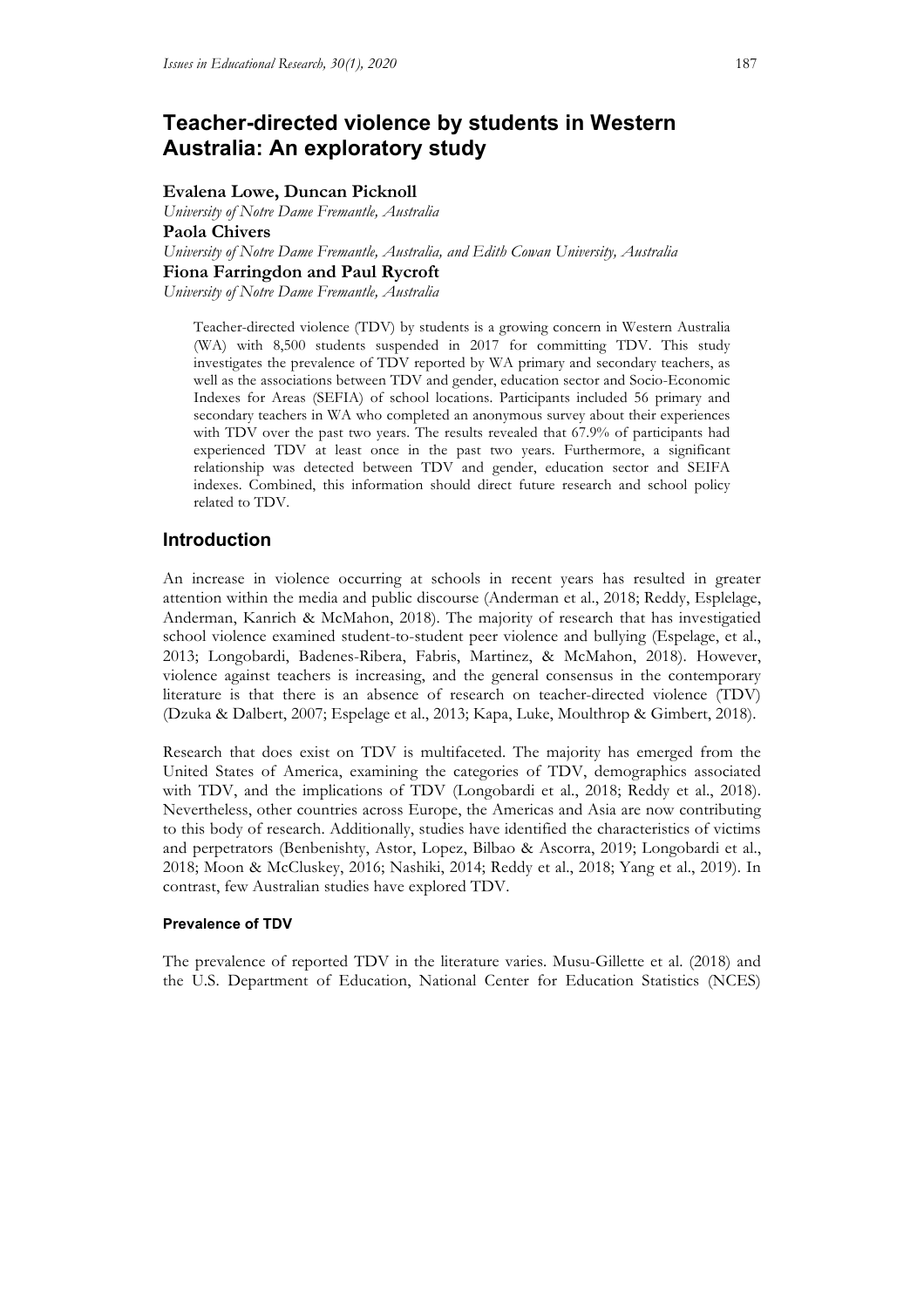(2018) showed a significant number of teachers experienced TDV in the USA. They reported that out of 3.2 million teachers, 10% experienced TDV in the 2015-16 school year (Musu-Gillette et al., 2018; U.S. Department of Education, National Center for Education Statistics [NCES], 2018). McMahon et al. (2014) found that of 2,998 teachers surveyed in the USA, 80% had experienced TDV over two years. Similarly, a Canadian study of 731 teachers revealed that 80% of teachers experienced it in their careers (Wilson et al., 2011). In Turkey, 50% of teachers reported TDV (Cemaloglu, 2007).

While little research has specifically examined TDV among teachers in Australia, Riley, Duncan and Edwards (2011) conducted a study on staff being bullied in Australian schools and found that students were the possible bullies 74.1% of the time. However, of 800 participants only 66.8% of the respondents were teachers (Riley, Duncan & Edwards, 2011). One of the most recent publications regarding TDV in Australia examined principals of schools (Riley, 2018). This longitudinal study investigated principal's health, safety and wellbeing, and also documented incidents of TDV (Riley, 2018). Results indicated threats of violence from students towards principals has increased from 17% in 2011 to 32% in 2017. The latest figures on TDV by students in Australia report that, of 560 teachers surveyed across Australia excluding the Northern Territory, 71.4% of teachers had been subjected to TDV (Billet, Fogelgarn & Burns, 2019). Comparatively, there were 2,000 recorded acts of assault and threatening physical aggression against Department of Education employees at schools in Western Australia (WA) in 2017, as well as 945 acts of TDV in the first six months of 2018 (Parliament of Western Australia, 2018). This data does not account for incidents of TDV by students that are not reported to the Department of Education. Given TDV is occurring in Australia and overseas, it is important to identify its prevalence.

### **Categories of TDV**

There are several overarching categories of TDV, which include harassment, personal property offences, physical aggression and bullying (Longobardi et al., 2018; McMahon et al., 2014).

Harassment is the most frequently occurring category of TDV (McMahon et al., 2014; Mooij, 2011). It includes obscene remarks, obscene gestures, verbal threats, intimidation and sexual harassment (McMahon et al., 2014). Teachers can experience all these subcategories of harassment or one specific subcategory (Chen & Astor, 2009). Harassment is the most prevalent category of TDV in multiple countries, including the USA (73%) and Spain (58.8%) (Alonso, López-Castedo & Juste, 2009; McMahon et al., 2014). In Nigeria, approximately 50% of students admitted to verbally harassing teachers (Akinlolu et al., 2011). Dzuka and Dalbert (2007) reported that 35.4% of verbal harassment was committed by students in Slovakia. A national study in Luxembourg reported that 23.9% of teachers were subjected to verbal harassment several times a year (Steffgen & Ewen, 2007). Similarly, in Australia, 35% of principals reported TDV in this category, and 28.6% of teachers reported encountering verbal harassment (Billet et al., 2019; Riley, 2018). It was also the most prevalent category of TDV in WA at 45% (Riley, 2018).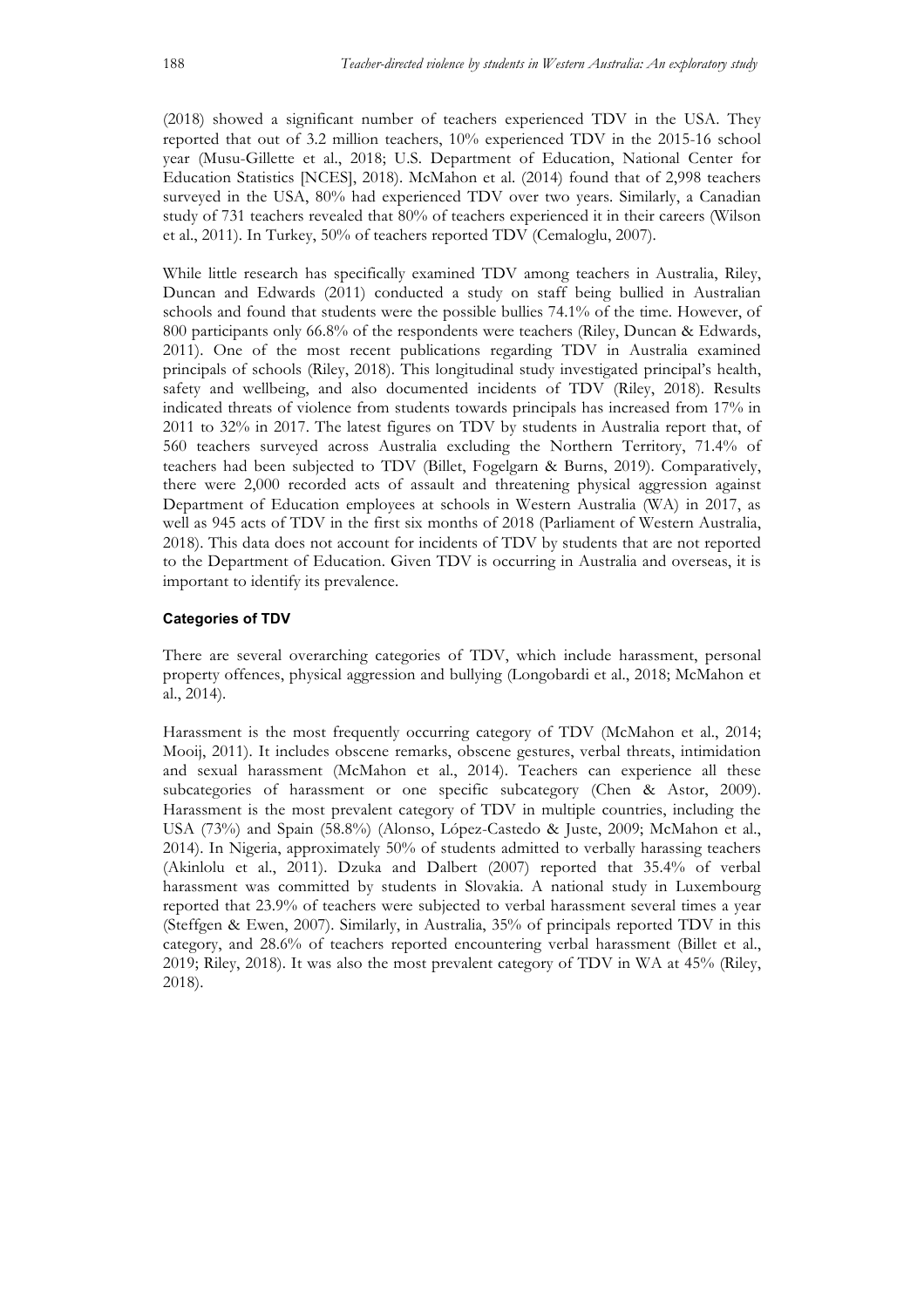Personal property offences consist of theft and/or damage to a teacher's personal property and are relatively common occurrences (McMahon et al., 2014; Wilson et al., 2011). A study conducted in Canada with 585 teachers showed that 34% of the teachers had experienced personal property damage (Wilson, et al., 2011). Similarly, a study conducted in the USA with 2,998 teachers indicated that over half of teachers experienced personal property offences over two years (McMahon et al., 2014). In Australia, of the 560 participants surveyed, 12.5% teachers identified that they had their personal property damaged by a student (Billet et al., 2019). To the authors' knowledge no research has explored personal property offences in WA.

Physical aggression involves physical harm including objects being thrown at teachers, teachers being physically attacked and/or teachers having a weapon pulled on them (McMahon et al., 2014). Although the literature indicates that physical aggression is less frequent than harassment or personal property offences it is still common, with 44% of teachers having reported it in the USA and 11.4% in Canada (McMahon et al., 2014; Wilson et al., 2011). Akinolu et al. (2011) reported that 73.2% of students in Nigeria divulged that they had assaulted a teacher with a weapon in rural schools and 26.8% in urban schools. In Australia, 35% of principals reported that they had experienced physical violence from students (Riley, 2018). Furthermore, 10% of teachers in Australia had been hit or punched in the past year (Billet et al., 2019). In WA, 43% of principals reported physical violence in 2018 (Riley, 2018). There appears to be no data regarding physical aggression against teachers in WA other than principals.

Bullying is an offensive behaviour that intentionally hurts or harms another person, and it can incorporate different categories of harassment, property offences, or physical aggression (Chen & Astor, 2009; Dzuka & Dalbert, 2007; Khoury-Kassabri, Astor & Benbenishty, 2009; Mooij, 2011; Riley et al., 2011; Riley, 2018). Bullying differs from the other categories of TDV because the behaviours are repeated and persistent over time (Koiv, 2015; Riley et al., 2011). Koiv (2015) compared two studies that were conducted in Estonia ten years apart on teacher targeted bullying, which revealed that pupil-to-teacher bullying had increased substantially. Additionally, Fox and Stallworth (2010) revealed that teachers in the USA experienced bullying from students 'extremely often' (29.1%). In Turkey, Cemaloglu (2007) found that almost 50% of teachers had experienced bullying from students and in Finland, 25.6% of teachers reported being bullied 'occasionally' and 3.7% reported it had occurred 'almost daily' (Kauppi & Pörhölä, 2012). In Australia, principals experienced bullying from students under 5% over the course of seven years (Riley, 2018). Whereas Billet, Fogelgarn and Burns (2019) reported that the prevalence of bullying towards teachers occurred 71.4% over a year. Bullying was reported by 35% of principals in WA in 2018 (Riley, 2018). Actual prevalence data regarding bullying towards teachers in WA is not apparent in the literature.

### **Demographics associated with TDV**

There are multiple demographic influences associated with categories of TDV including gender, education levels, ethnicity, teacher's experience and socio-economic factors (McMahon et al., 2014; Mooij, 2011; Reddy et al., 2018). Some studies reported that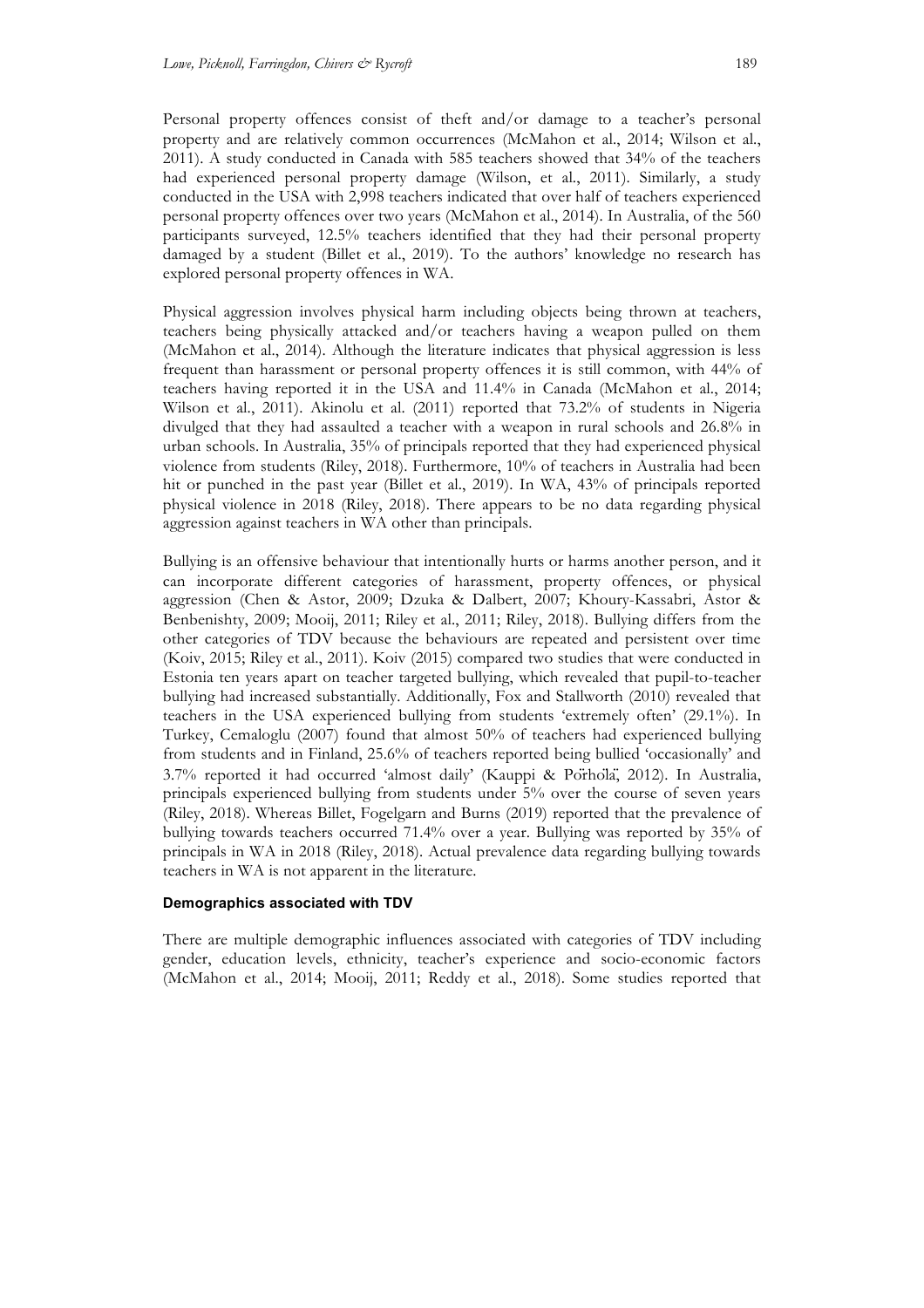Caucasian males encounter more TDV than their female colleagues (McMahon et al., 2014; Wilson et al., 2011). This is inconsistent with other studies indicating that female teachers are more likely to incur TDV (Billet et al., 2019; Kapa et al., 2018; Mooij, 2011). This is consistent with an Australian study by Billet et al. (2019) that reported female teachers experience TDV more often than their male counterparts. These inconsistencies could be due to the category of TDV studied. McMahon et al. (2014) found female teachers were more likely to incur verbal violence, whereas male teachers experienced more physical violence and were more likely to report the violence. A recent study conducted by Anderman et al. (2018) that addressed some of these methodological discrepancies, found that there was no difference between genders regarding the prevalence of TDV. Riley (2018) also found that there was no significant difference between genders among principals who had experienced TDV in Australia. Gender specific data on TDV for WA is not evident in the current research.

Primary and secondary schools, along with education sectors of Catholic, Government and Independent schools are also linked to different categories of TDV. Verbal abuse or threats towards teachers by students occurred more frequently in secondary schools in the USA and Taiwan (Anderman et al., 2018; Chen & Astor 2009). Australian state government secondary schools had a higher rate of verbal abuse, although it is unclear on the rate of student perpetrators (Riley, 2018). Additionally, verbal abuse was more frequent than physical offences in primary education for Catholic and Independent schools in Australia, but similar to secondary schools, the data does not clearly delineate the perpetrators as students, parents or colleagues (Riley, 2018). Teachers in secondary schools also reported more damage to their personal belongings than teachers in primary schools, which was attributed to older students understanding that damaging property has fewer repercussions than physical violence (Ozdemir, 2012; Wilson et al., 2011). Riley et al. (2011) found that 25.4% of secondary teachers in Australia 'sometimes' experienced damage to personal property. Anderman et al. (2018) reported that primary school teachers in the USA experienced more acts of physical aggression from students, whereas secondary school teachers received more threats of physical aggression. In Australian state government secondary schools, principals reported experiencing more TDV in 2018 compared to state government primary schools, and both Catholic and Independent primary and secondary schools (Riley, 2018). No demographic data on TDV associated with education level and school sectors for WA is evident in current literature.

Socio-economic status (SES) and geographical locations of schools in either urban or rural areas have been linked with TDV. Benbenishty, Astor, López, Bilbao and Ascorra (2019) highlighted that schools in lower SES areas report a higher level of TDV. Additionally, schools with a higher percentage of low SES students and higher residential crowding were correlated with high levels of TDV (Gottfredson, Gottfredson, Payne & Gottfredson 2005; Gregory, Cornell & Fan, 2012; Khoury-Kassabri et al., 2009). A national Israeli study on students who perpetrate TDV indicated that these were dominant factors associated with TDV (Khoury-Kassabri et al., 2009). Moreover, communities with medium to high crime rates were also linked with higher physical assault of teachers by students (Casteel, Peek-Asa & Limbos, 2007; Gregory et al., 2012). To date, there appears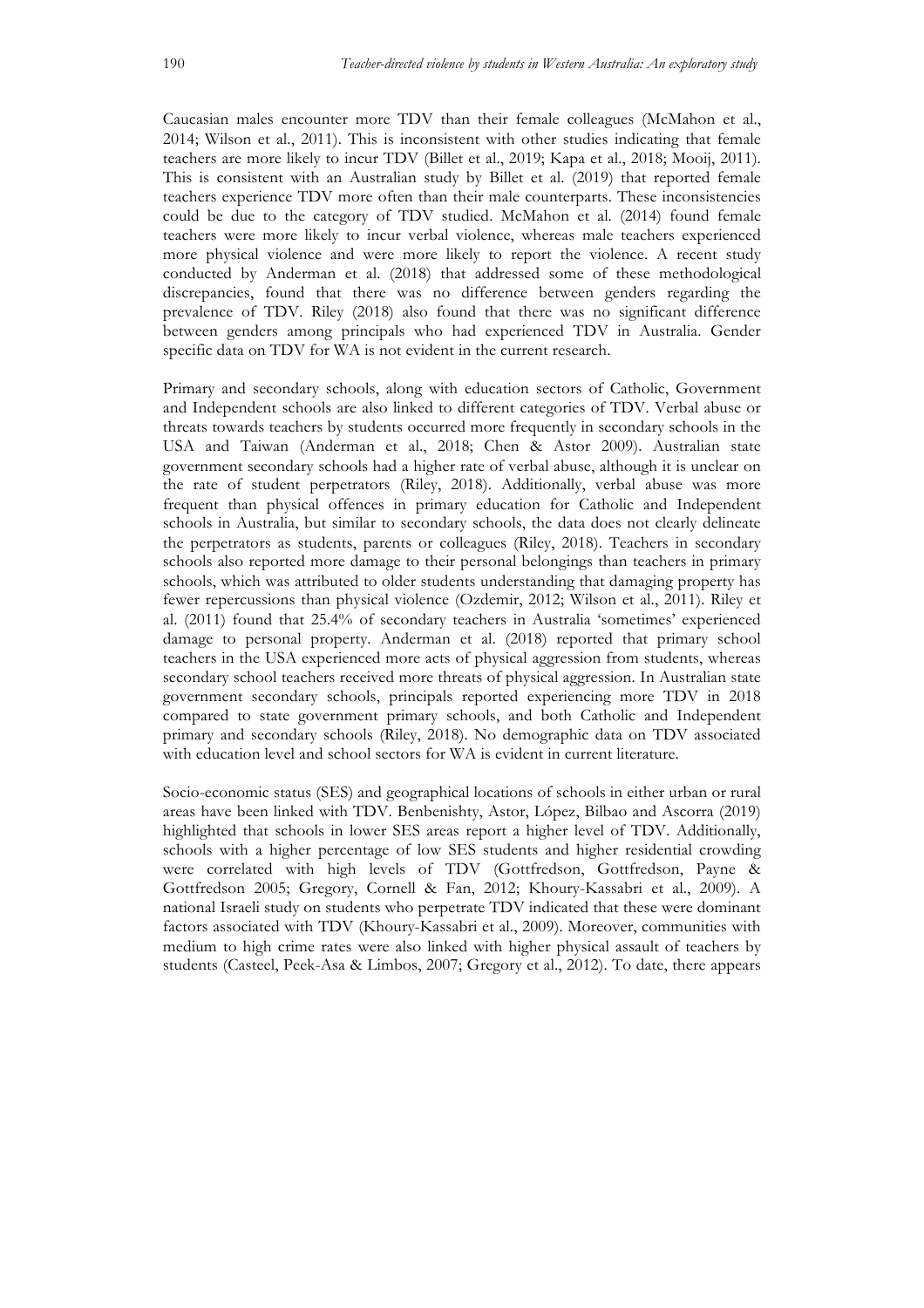to be no evidence regarding *Socio-Economic Indexes for Areas* (SEFIA) of school locations and associations with TDV in Australia or WA.

Hence, this study aimed to explore:

- 1. The frequency and categories of TDV that primary and secondary teachers are experiencing from students in WA; and
- 2. Associations between TDV experienced by teachers in WA and gender, education sector and SEFIA index percentiles.

# **Method**

This exploratory research study employed a descriptive, correlational, cross-sectional design that explored the categories and frequency of TDV that primary and secondary teachers experienced in WA from students over two years (2016-2018). The study was approved by the University of Notre Dame, Australia, Human Research Ethic Committee (research number 018150F).

### **Participants and setting**

Participants were recruited through convenience and purposive sampling. A convenience sample of five (*n*=5) participants was recruited from the Australian Council for Health, Physical Education and Recreation (ACHPER) annual general meeting held at Edith Cowan University, Mount Lawley WA on 27 November 2018 with 23 attendees. Purposive snowball sampling through social media followed from the 29 November 2018 to 16 March 2019, recruiting fifty-one WA teachers from a population of 35,012 (Australian Bureau of Statistics, 2019). Response rates were low at 22% and 0.0015% respectively.

#### **Measures and procedure**

The survey tool titled *Occurrences of violence and aggression towards teachers by students and their experiences and perceptions of preparedness survey* was used to gather data for this research project. It was modified from the APA *Violence Against Teachers Task Force: Survey for K-12 teachers*, which displayed strong external validity, 'due to the heterogeneous sampling of locations (e.g., regions, states, school community settings) and individual demographic characteristics (e.g., gender, race/ethnicity)' (McMahon et al., 2014, p. 756). Demographic questions were altered to suit WA's population, and the questions about the categories of TDV experienced omitted parents, colleagues or stranger as perpetrators and only asked about experiencing TDV from students. The adapted survey tool was piloted with sixteen (*n*=16) WA teachers prior to the main study and included the same questions and answering format as the survey tool used in this study. It proved to have good face and content validity with respondents from various school sectors (e.g., Catholic, Government, Independent) and distinct demographic properties (e.g., gender, years teaching, career stage). Extensive psychometric information for the survey tool is not available, but preliminary evidence based on the current sample suggests that it has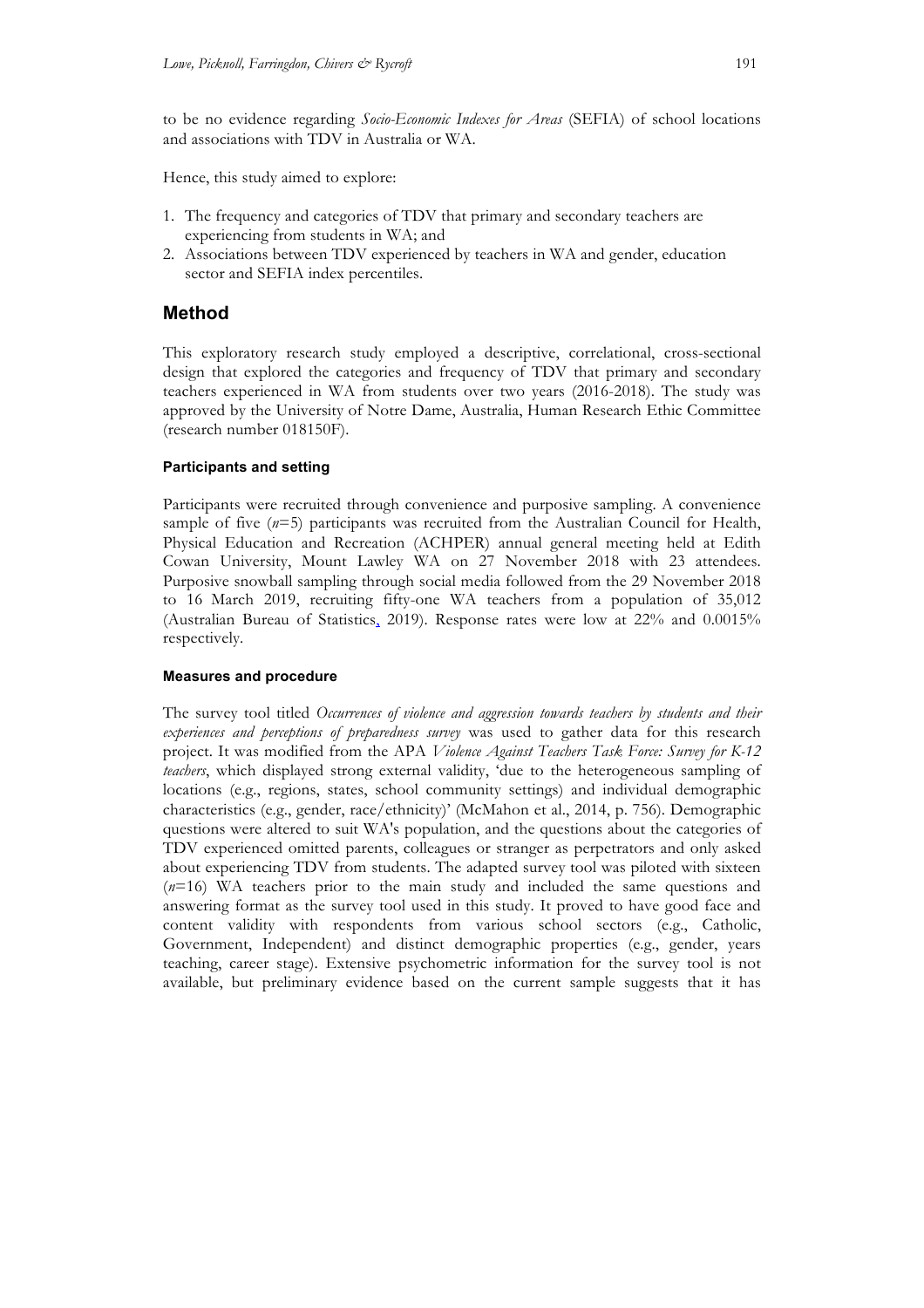adequate validity. The survey tool was administered in two different mediums, initially as a hard-copy paper survey (ACHPER AGM) and then as an online survey through *Google Forms*.

The survey included demographic information on gender (male, female), education level taught (primary, secondary), career stage (graduate, proficient, highly accomplished, lead), education sectors (Catholic, Government, Independent), years teaching and postcode of school where participants were teaching (Australian Institute for Teaching & School Leadership [AITSL], 2017). Participants were asked, 'In the past 2 years how many times have you experienced [TDV subcategory] by a student?' TDV subcategories stipulated were obscene remarks, obscene gestures, verbally threatened, intimidated, theft of property, damage to property, objects thrown, physically attacked no medical treatment required (NMTR), physically attacked medical treatment required (MTR) and weapon pulled. Participants responded with a numerical value. Furthermore, participants had the option to write in other categories of TDV not listed they had experienced.

#### **Treatment of data**

The following treatment of data occurred for data analysis. Years teaching was categorised as under 5 years, 5-10 years and over 10 years. Postcodes were converted to SEIFA index percentiles based on the postal area (POA) within WA and categorised as low<74% and high>75% (Australian Bureau of Statistics, 2008). For each TDV subcategory, additional information on frequency was reported using a 2-point Likert-style scale: never, sometimes or rarely (reported between 1-5 times); frequently or persistently (reported more than 5 times). TDV subcategories were grouped into three categories that included harassment (i.e. obscene remarks, obscene gestures, verbally threatened, intimidated), property offence (i.e. theft of property, damage to personal property), physical offence (i.e. object thrown, physically attacked [NMTR], physically attacked [MTR], weapon pulled) and reported as occurred or did not occur. Due to the low numbers of participants in the Catholic and Independent sectors, education sectors were collapsed to public (Government) and private (Catholic, Independent) for the requirements of the generalised linear model.

#### **Data analysis**

Data were analysed using *SPSS version 25.0* (IBM Corp, 2017). All data were treated as categorical for statistical analysis and described using count and percent. Pearson's chisquare analysis was used to investigate if there were statistically significant group differences between gender (male, female), education level (primary, secondary), SEIFA percentiles (low<74%, high>75%) and TDV categories (harassment, property offence, physical offence). Chi-square analysis was also used to determine if there were statistically significant differences between independent variables of TDV categories experienced (yes/no) and frequency of TDV categories with education sectors (Catholic, Government, Independent) and SEIFA percentiles. The significance level for analysis was set at  $p < 0.01$ .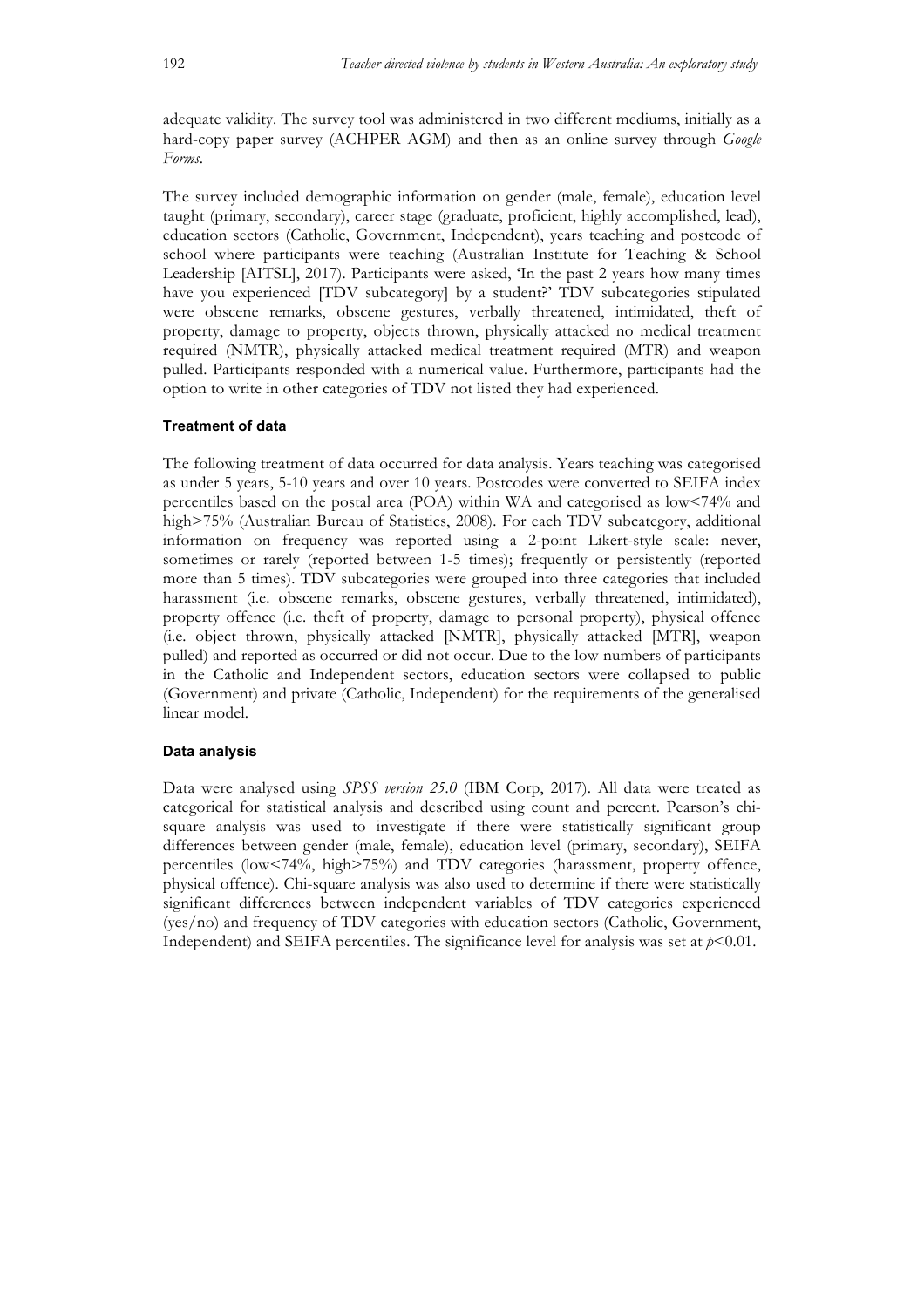Binary logistic generalised linear models (GLM) were used to estimate the odds that a TDV offence category would occur (yes/no) for the different categories of TDV: obscene remarks, obscene gestures, verbally threatened, intimidated, theft of property, damage to property, objects thrown, physically attacked [NMTR], physically attacked [MTR], weapon pulled (10 models). The dependent variables for the ten models tested were the different categories of TDV. For each model, gender (female, male), SEIFA percentile (low<74%, high>75%) and education sector (public, private) were included as fixed effects. The binary reference category for the TDV offence category was set to occur (yes) as the response for all models. The significance level for analysis was set at  $p<0.01$ .

# **Results**

### **Participant demographics**

A total of 57 teachers responded to the survey, with one survey omitted from further analysis due to the participant not meeting the requirement of teaching in WA. Table 1 reports the demographic features of the 56 participants included for analysis. The majority of respondents were female (62.5%) and taught at the secondary level (62.5%). A gender difference between primary and secondary teaching levels was found  $(2(1, N=56)=7.73,$ *p*=.009). Female teachers were distributed relatively evenly across both education levels of primary (51.4%) and secondary (48.6%), whereas male teachers were mainly at the secondary level (85.7%). The distribution of participants across the SEIFA percentiles of school locations in WA differed between low<74% (60.7%) and high>75% (39.3%). A nonsignificant, but notable difference between gender and school SEIFA percentiles was reported. Female participants were represented considerably more in the low SEIFA percentile (71.4%) compared with schools in high SEIFA percentile (28.6%) locations. Whereas, male participants were similar between low (42.9%) and high (57.1%) SEIFA percentiles. Government (46.4%) and Independent (39.3%) education sectors had a higher representation of participants compared to the Catholic (14.3%) education sector for this study. More female (57.1%) teachers reported working in the Government sector over Catholic (11.4%) and Independent (31.4%). Male teachers (52.4%) were more likely to work in the Independent sector compared to Catholic (19.0%) and Government sectors (28.6%). There were no significant differences found for years teaching or career stage, therefore these were not reported in this study.

# **TDV by offence category and frequency**

TDV categories and frequency were examined across the 10 offence subcategories. Overall, 67.9% of teachers reported experiencing TDV at least once in the past two years. The most common reported category was harassment, with 64.3% of teachers reporting that they had experienced it from students. Property offences (33.9%) and physical offences (33.9%) were equally reported as being experienced by teachers. Obscene remarks were the highest subcategory reported at 60.7%, and it also had highest occurrence rate (33.9%) where *frequently or persistently* were reported (Table 2 ).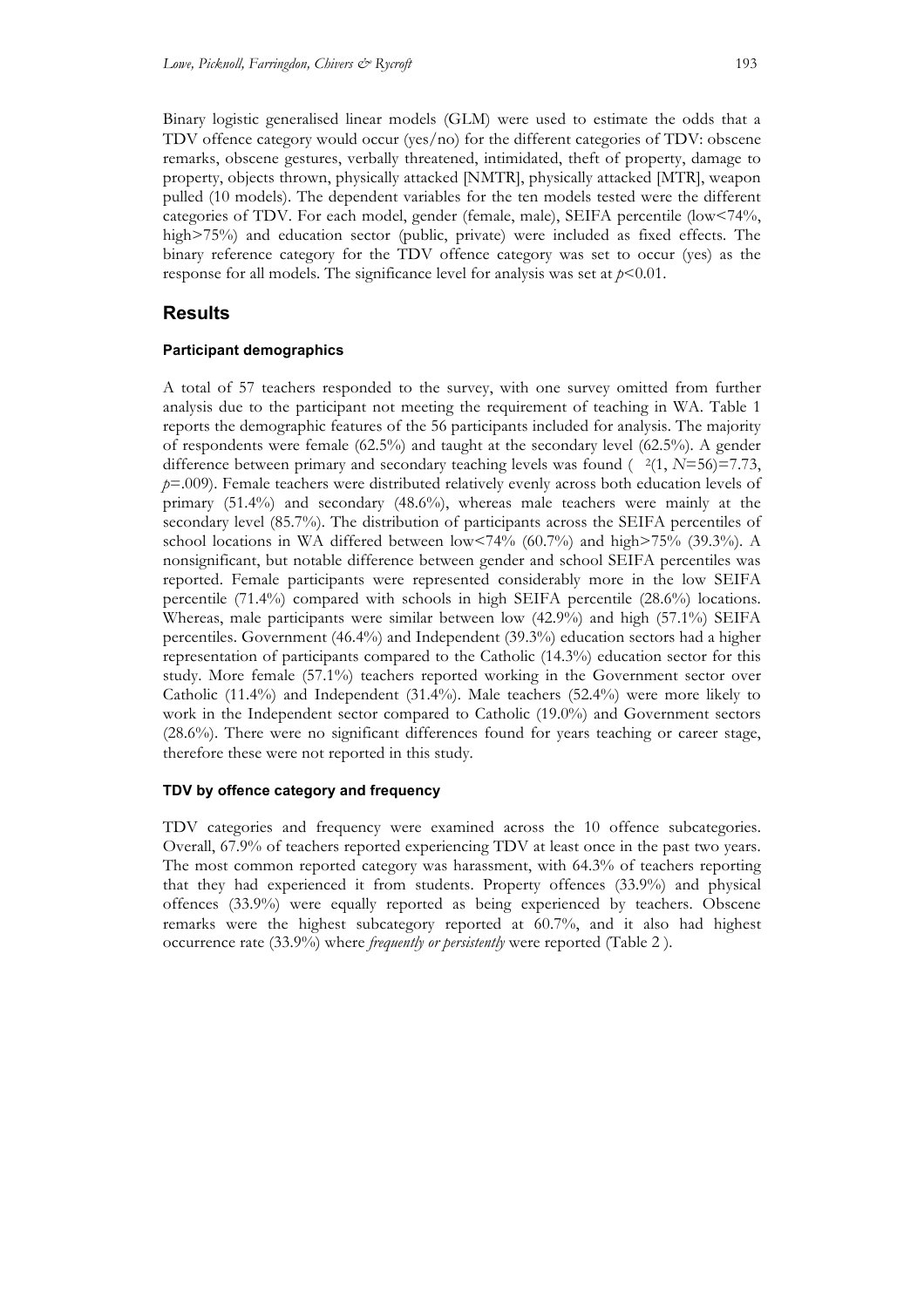|                                |                     | $\boldsymbol{n}$ | $\frac{0}{0}$ |
|--------------------------------|---------------------|------------------|---------------|
| Gender                         | Female              | 35               | 62.5          |
|                                | Male                | 21               | 37.5          |
| Education level participants   | Primary             | 21               | 37.5          |
| teach                          | Secondary           | 35               | 62.5          |
| Education sector participants  | Catholic            | 8                | 14.3          |
| working                        | Government          | 26               | 46.4          |
|                                | Independent         | 22               | 39.3          |
| Years teaching                 | Under 5 years       | 20               | 35.7          |
|                                | 5-10 years          | 19               | 33.9          |
|                                | Over 10 years       | 17               | 30.4          |
| Career stage                   | Graduate            | 14               | 25.0          |
|                                | Proficient          | 22               | 39.3          |
|                                | Highly accomplished | 16               | 28.6          |
|                                | Lead                | 4                | 7.1           |
| Western Australia State SEIFA  | $\text{Low}$ < 74%  | 34               | 60.7          |
| percentile of school locations | $High > 75\%$       | 22               | 39.3          |

# Table 1: Demographic features of participants (N=56)

Table 2: Teachers' experiences of TDV by offence and frequency

|                                        | Reporting at                                           | Frequency                 |                |                 |
|----------------------------------------|--------------------------------------------------------|---------------------------|----------------|-----------------|
|                                        | least one                                              |                           | Sometimes      | Frequently or   |
|                                        |                                                        |                           | or rarely      | persistently    |
|                                        |                                                        | $n(^{0}/_{0})$            | $n(^{0}/_{0})$ | $n\binom{0}{0}$ |
|                                        | 36(64.3)                                               |                           |                |                 |
| Obscene remarks                        | 34(60.7)                                               | 22(39.3)                  | 15(26.8)       | 19(33.9)        |
| Obscene gestures                       | 28(50.0)                                               | 28(50.0)                  | 19(33.9)       | 9(16.1)         |
| Verbally threatened                    | 22(39.3)                                               | 34(60.7)                  | 17(30.4)       | 5(8.9)          |
| Intimidated                            | 26(46.4)                                               | 30(53.6)                  | 20(35.7)       | 6(10.7)         |
|                                        | 19(33.9)                                               |                           |                |                 |
| Theft of property                      | 10(17.9)                                               | 46(82.1)                  | 8(14.3)        | 2(3.6)          |
| Damage to property                     | 15(26.8)                                               | 41(73.2)                  | 12(21.4)       | 3(5.4)          |
|                                        | 19(33.9)                                               |                           |                |                 |
| Objects thrown                         | 16(28.6)                                               | 40(71.4)                  | 11(19.6)       | 5(8.9)          |
| Physically attacked (NMTR)             | 9(16.1)                                                | 47(83.9)                  | 7(12.5)        | 2(3.6)          |
| Physically attacked (MTR)              | 3(5.4)                                                 | 53(94.6)                  | 3(5.4)         | 0(0.0)          |
| Weapon pulled                          | 1(1.8)                                                 | 55(98.2)                  | 1(1.8)         | 0(0.0)          |
| $NMTR = No$ medical treatment required |                                                        |                           |                |                 |
|                                        |                                                        |                           |                |                 |
|                                        | Offence category<br>$MTR = Medical treatment required$ | offence<br>$n(^{0}/_{0})$ | Never          |                 |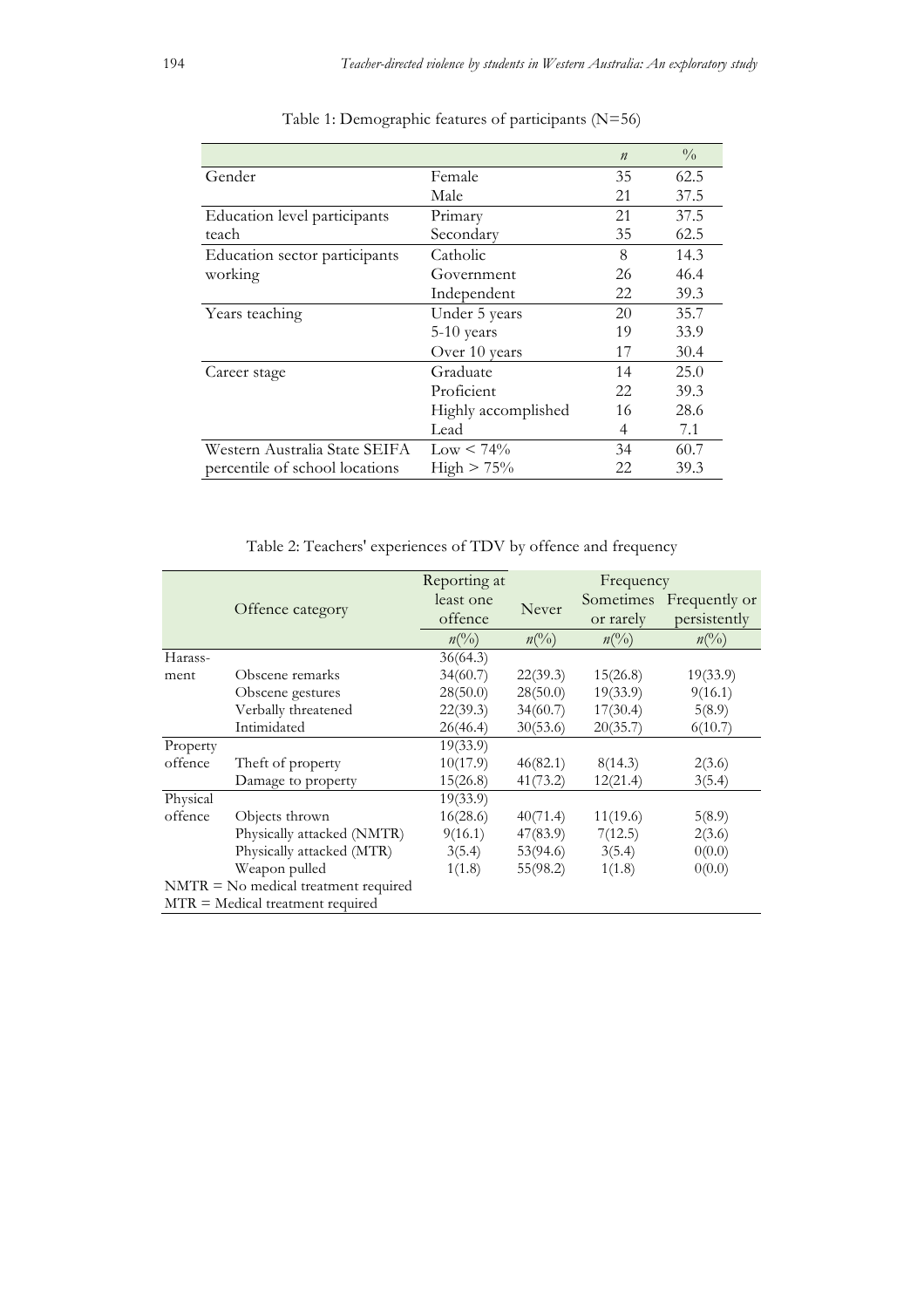### **Demographic differences and categories of TDV experienced**

Differences between the demographics of participants and categories of TDV experienced are presented in Table 3. Harassment displayed a statistically significant difference among the demographics of SEIFA percentiles  $(2(1, N=56)=12.31, p=.001)$  and education sectors ( $\frac{2(2, N=56)}{8.79, p}$ =.010). While not significant, an important trend was found between gender and harassment. Female (77.1%) participants reported experiencing harassment more than male (42.9%) participants. Participants in low<74% SEIFA schools (82.4%) also reported that harassment occurred more compared to participants at high>75% SEIFA schools (36.4%). Property offences and physical offences were also statistically significant with education sectors ( $^{2}(2, N=56)=8.93, p=.008;$   $^{2}(2, N=56)$ *N*=56)=16.99, *p*=.001) respectively.

| Demographics                                      |                | Offence categories                     |          |                  |                                  |                                        |          |
|---------------------------------------------------|----------------|----------------------------------------|----------|------------------|----------------------------------|----------------------------------------|----------|
|                                                   |                | Harassment                             |          | Property offence |                                  | Physical offence                       |          |
|                                                   |                | Yes $n\binom{0}{0}$ No $n\binom{0}{0}$ |          |                  | Yes $n\ell\$ {0} No $n\ell\ell\$ | Yes $n\binom{0}{0}$ No $n\binom{0}{0}$ |          |
| Gender                                            | Male           | 9(42.9)                                | 12(57.1) | 5(23.8)          | 16(76.2)                         | 6(28.6)                                | 15(71.4) |
|                                                   | Female         | 27(77.1)                               | 8(22.9)  | 14(40.0)         | 21(60.0)                         | 13(37.1)                               | 22(62.9) |
|                                                   | $\overline{c}$ | 6.72                                   |          | 1.54             |                                  | 0.43                                   |          |
|                                                   | p-value        | .020                                   |          | .256             |                                  | .572                                   |          |
| SEIFA percent-iles $Low < 74\%$                   |                | 28(82.4)                               | 6(17.6)  | 16(47.1)         | 18(52.9)                         | 16(47.1)                               | 18(52.9) |
|                                                   | $High > 75\%$  | 8(36.4)                                | 14(63.6) | 3(13.6)          | 19(86.4)                         | 3(13.6)                                | 19(86.4) |
|                                                   | $\chi^2$       | 12.31<br>$.001**$                      |          | 6.56             |                                  | 6.56                                   |          |
|                                                   | p-value        |                                        |          | .019             |                                  | .019                                   |          |
| Education sector                                  | Catholic       | 4(50.0)                                | 4(50.0)  | 2(25.0)          | 6(75.0)                          | 0(0.0)                                 | 8(0.0)   |
|                                                   | Government     | 22(84.6)                               | 4(15.4)  | 14(53.8)         | 12(46.2)                         | 16(61.5)                               | 10(38.5) |
|                                                   | Independent    | 10(45.5)                               | 12(54.5) | 3(13.6)          | 19(86.4)                         | 3(13.6)                                | 19(86.4) |
|                                                   | $\overline{c}$ | 8.79                                   |          | 8.93             |                                  | 16.99                                  |          |
| p-value                                           |                | $.010*$                                |          | $.008*$          |                                  | $.001**$                               |          |
| Statistically significant at *p < .01, **p < .001 |                |                                        |          |                  |                                  |                                        |          |

Table 3: Categories of TDV experienced and demographic differences

#### **Generalised linear models for categories of TDV**

The GLM analysis indicated the odds of being intimidated or threatened were five times more likely to occur if the participant was female, while controlling for postcode and sector (Table 4, Model 3 and 4 respectively). See Table 4 for GLM and TDV categories. Working at a public (Government) school located in a low<74% SEIFA index increased the odds five times that a teacher would experience obscene gestures and theft of personal property (Table 4, Models 2 and 5 respectively). The odds of being physically attacked (NMTR) were increased if female (OR=3.97), in a low<74% SEIFA percentile (OR=3.67) or at a public school (OR=4.15).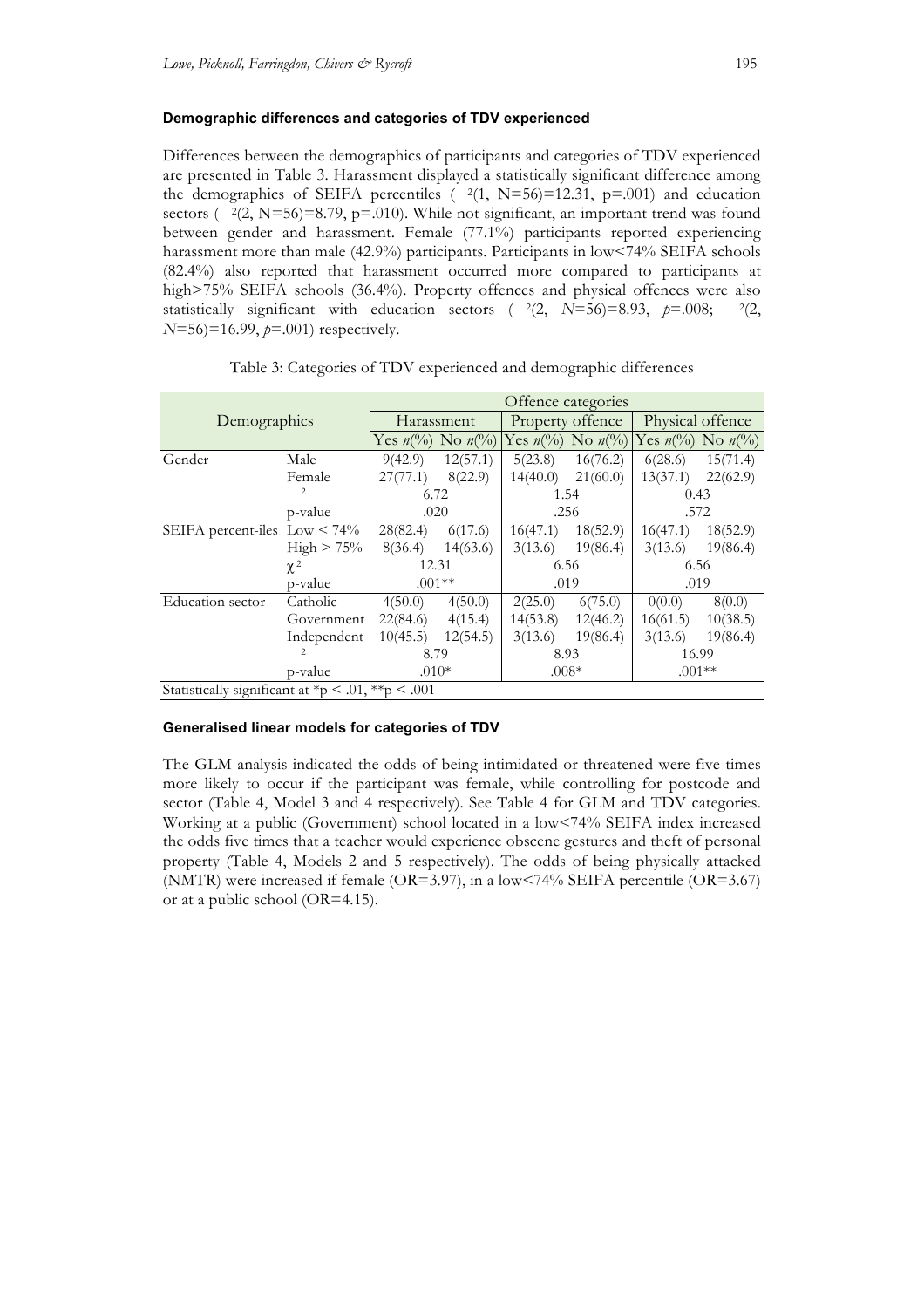|               | Variables             |         | <b>SE</b> | <b>OR</b>     | <b>CIOR</b> |       |         |
|---------------|-----------------------|---------|-----------|---------------|-------------|-------|---------|
| Model $#$     |                       | $\beta$ |           | Exp $(\beta)$ | Lower       | Upper | p-value |
| 1. Obscene    | Intercept             | $-2.00$ | 0.73      | 0.14          | 0.03        | 0.57  | $.006*$ |
| remarks       | Gender <sup>1</sup>   | 1.18    | 0.68      | 3.25          | 0.85        | 12.42 | .085    |
|               | Postcode <sup>2</sup> | 1.68    | 0.68      | 5.35          | 1.42        | 20.24 | .013    |
|               | Public <sup>3</sup>   | 1.33    | 0.68      | 3.77          | 1.00        | 14.28 | .051    |
| 2. Obscene    | Intercept             | $-1.96$ | 0.73      | 0.14          | 0.03        | 0.59  | $.007*$ |
| gestures      | Gender <sup>1</sup>   | $-0.33$ | 0.70      | 0.72          | 0.18        | 2.87  | .640    |
|               | Postcode <sup>2</sup> | 1.75    | 0.70      | 5.78          | 1.47        | 22.73 | .012    |
|               | Public <sup>3</sup>   | 1.72    | 0.68      | 5.57          | 1.47        | 21.12 | .012    |
| 3. Verbally   | Intercept             | $-2.88$ | $0.88\,$  | 0.06          | 0.01        | 0.32  | $.001*$ |
| threatened    | Gender <sup>1</sup>   | 1.69    | 0.74      | 5.41          | 1.26        | 23.14 | .023    |
|               | Postcode <sup>2</sup> | 1.17    | 0.71      | 3.22          | 0.80        | 12.94 | .100    |
|               | Public <sup>3</sup>   | 0.78    | 0.69      | 2.17          | 0.56        | 8.39  | .260    |
| 4. Intimi-    | Intercept             | $-2.20$ | 0.75      | 0.11          | 0.03        | 0.48  | $.003*$ |
| dated         | Gender <sup>1</sup>   | 1.74    | 0.68      | 5.68          | 1.50        | 21.51 | $.010*$ |
|               | Postcode <sup>2</sup> | 0.89    | 0.66      | 2.43          | 0.66        | 8.91  | .182    |
|               | Public <sup>3</sup>   | 0.56    | 0.66      | 1.74          | 0.48        | 6.30  | .398    |
| 5. Theft of   | Intercept             | $-3.94$ | 1.38      | 0.02          | 0.00        | 0.29  | $.004*$ |
| property      | Gender <sup>1</sup>   | $-0.20$ | 0.84      | 0.81          | 0.16        | 4.21  | .810    |
|               | Postcode <sup>2</sup> | 1.70    | 1.14      | 5.49          | 0.59        | 51.28 | .135    |
|               | Public <sup>3</sup>   | 1.68    | 1.13      | 5.36          | 0.59        | 48.83 | .136    |
| 6. Damage to  | Intercept             | $-2.46$ | 0.84      | 0.09          | 0.02        | 0.44  | $.003*$ |
| property      | Gender <sup>1</sup>   | 0.29    | 0.71      | 1.34          | 0.33        | 5.39  | .684    |
|               | Postcode <sup>2</sup> | 0.91    | 0.76      | 2.49          | 0.56        | 11.07 | .231    |
|               | Public <sup>3</sup>   | 0.94    | 0.75      | 2.57          | 0.59        | 11.18 | .209    |
| 7. Objects    | Intercept             | $-2.71$ | 0.92      | 0.07          | 0.01        | 0.40  | $.003*$ |
| thrown        | Gender <sup>1</sup>   | $-0.21$ | 0.72      | 0.81          | 0.20        | 3.29  | .767    |
|               | Postcode <sup>2</sup> | 1.75    | 0.86      | 5.77          | 1.07        | 31.26 | .042    |
|               | Public <sup>3</sup>   | 1.00    | 0.76      | 2.72          | 0.61        | 12.11 | .188    |
| 8. Physically | Intercept             | $-4.75$ | 1.60      | 0.01          | 0.00        | 0.20  | $.003*$ |
| attacked      | Gender <sup>1</sup>   | 1.38    | 1.14      | 3.97          | 0.43        | 36.80 | .225    |
| (NMTR)        | Postcode <sup>2</sup> | 1.30    | 1.14      | 3.67          | 0.39        | 34.52 | .256    |
|               | Public <sup>3</sup>   | 1.42    | 1.14      | 4.15          | 0.45        | 38.59 | .210    |

Table 4: Generalised linear model for categories of TDV and demographics predicting TDV

*Notes:* OR = odds ratio. CIOR = 95% Wald confidence interval for odds ratio. Physically attacked (MTR) and weapon pulled were not included in this table because no statistically significant differences were found.

 $1 =$ Male set to zero as comparison

 $2 =$  High SEIFA percentile set to zero as comparison

3 = Private education sector set to zero as comparison

NMTR = No medical treatment required

Statistically significant at  ${}^*\mathsf{p}$  < .01,  ${}^*\mathsf{p}$  < .001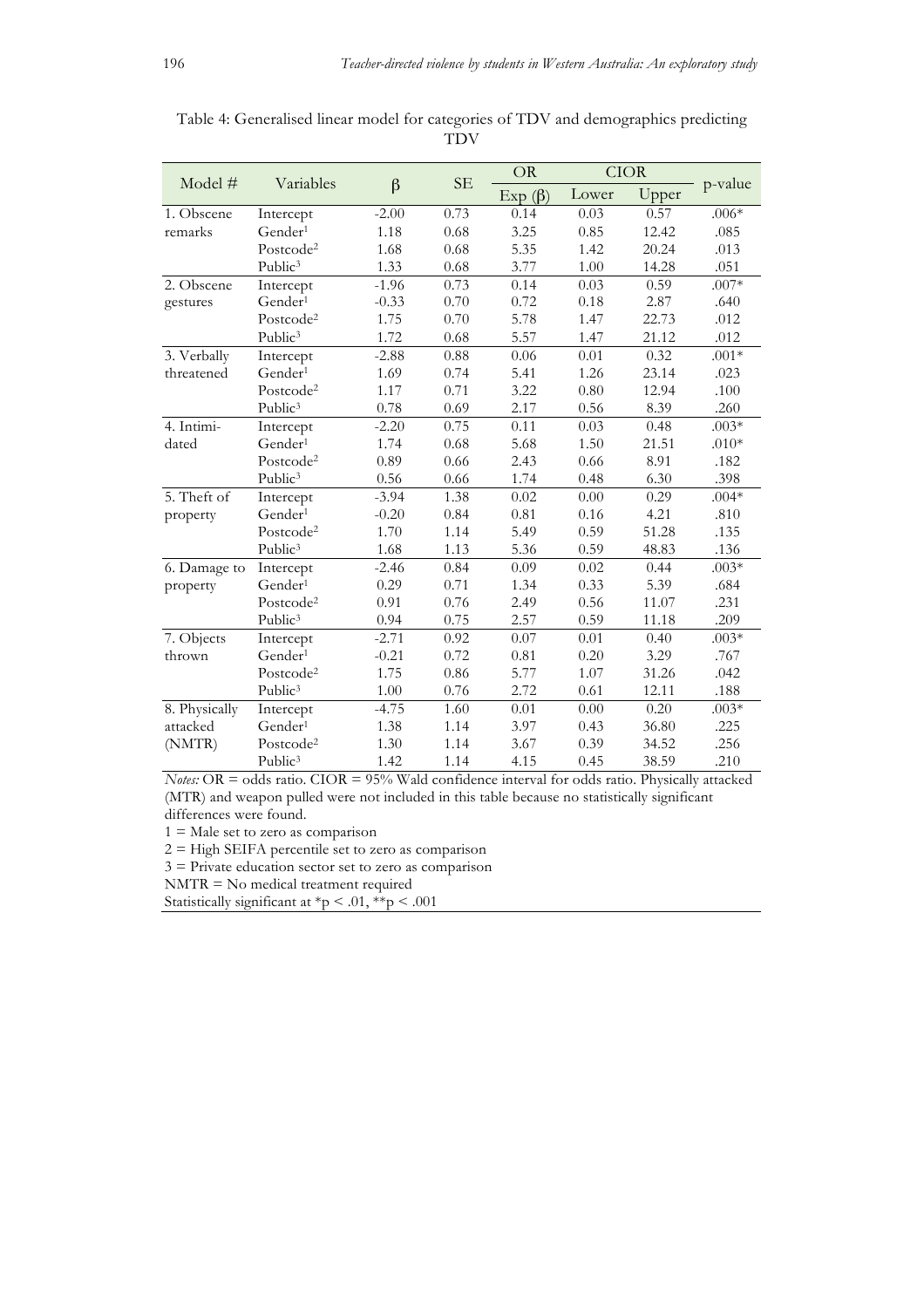# **Discussion**

To the authors' knowledge this exploratory study is the first to investigate TDV frequency and categories, and to identify associations between TDV experienced, gender, education sector and SEFIA index percentile among WA teachers. TDV is a prevailing issue for the teachers in WA who participated in this study, with the results suggesting that 70% of the participants reported experiencing at least one category of TDV over the past two years. These findings indicate that the rates of TDV occurring in this subsample in WA are comparable to those that have been recently reported in Australia (Billet et al., 2019). Additionally, these results support the current literature that shows a high prevalence of TDV, with approximately 80% of teachers reporting it in the USA and Canada (McMahon et al., 2014; Wilson et al, 2011).

The frequency of TDV categories in WA that were explored in this study are different to the findings from previous literature. Similar to the USA, harassment was the most common category of TDV reported, although it was notably higher at 73% in the USA (McMahon et al., 2014) compared to 64.3% in the current study. This could be due to the small sample in the current study. Other research in Australia has shown lower rates of harassment at 35% (Riley, 2018). This could be attributed to the different classification of participants, where the Australian study used principals and the current study used teachers. Both physical offences and property offences against teachers in this study occurred at similar rates of 33.9%. This is different from other studies that reported property offences occurring more frequently compared to physical offences (McMahon et al., 2014; Ozdemir, 2012, Wilson et al., 2007). The results surrounding physical offences in this study, although similar to principals, were dissimilar to what has been reported for teachers in Australia. For example, while one in three principals (33%) reported physical violence in Australia, only 10% of teachers reported it (Billet, 2019; Riley, 2018). Any form of physical violence or aggression is not acceptable in schools, and these results suggest that teachers are still being subjected to a substantial amount of physical offences in WA.

This investigations results also identified important associations between gender, school sectors and SEIFA index percentiles of school locations and the occurrence of TDV. Findings indicated female participants in this study experienced harassment (44%) and physical offences (23%) more than male participants over the past two years. Gender differences reported in the literature have been mixed. McMahon et al. (2014) and Wilson, Douglas and Lyon (2011) found that male teachers are more likely to experience TDV, while Anderman et al. (2018) found no gender differences. The results of this study are consistent with the data on female principals reporting TDV in Australia (Riley, 2018). In addition to gender, a strong association was identified between occurrences of TDV and Government school sector compared to the non-Government sectors. Riley (2018) found a similar relationship with TDV reported by principals and the Government school sector. These results may be associated with the fact that violent students can be removed from non-Government sectors and likely end up in the Government sector (Riley, 2018).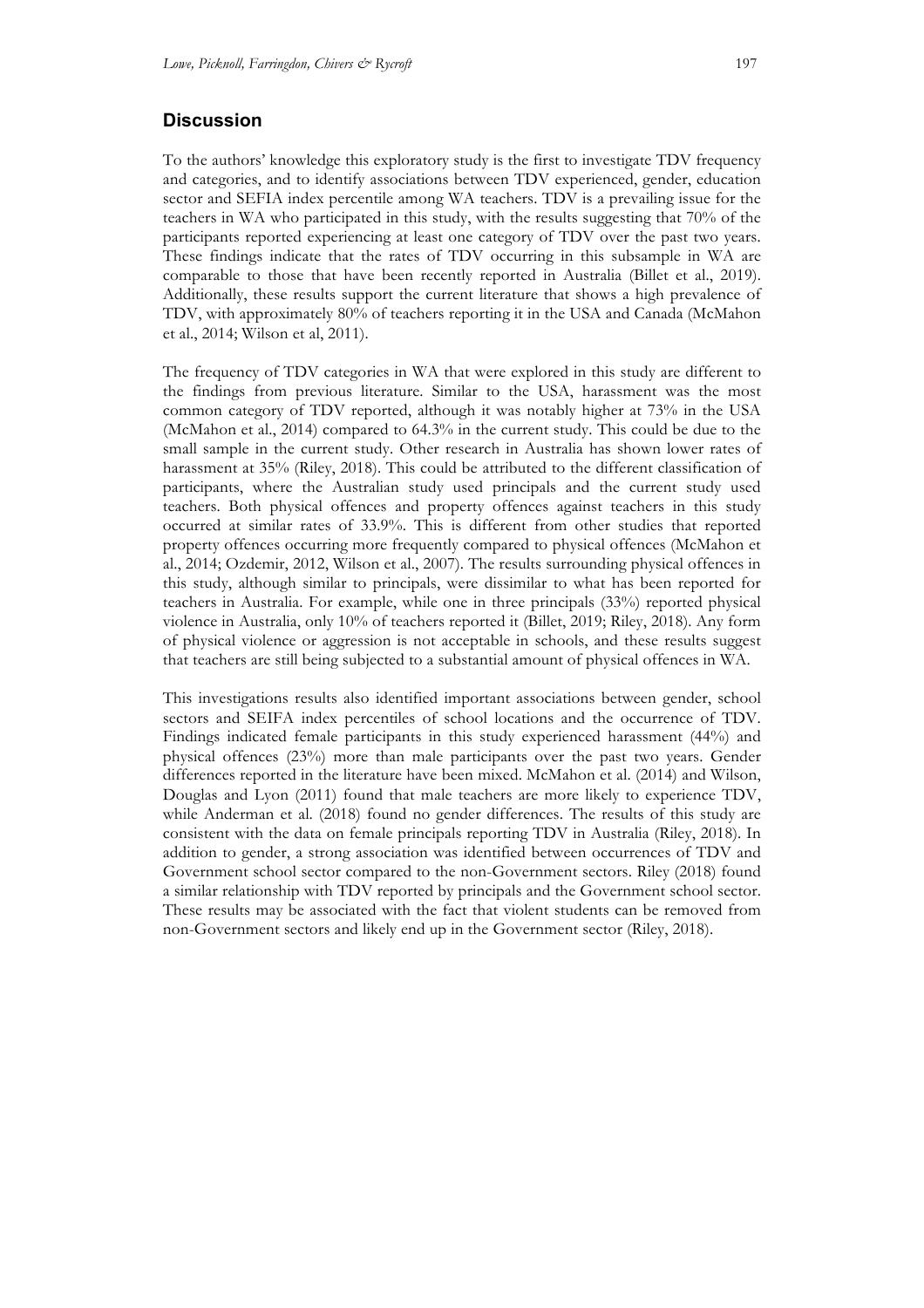As this is the first study investigating SEIFA indexes of school locations and its relationship with TDV in WA, the results are novel, yet not surprising. In this WA sample, schools located in communities ranked lower in the SEFIA index percentiles reported higher incidences of TDV across all three categories, than those ranked higher. This indicates that violence and aggression are possibly related to community factors of school locations in WA. Community factors of low SES has been connected with TDV in previous literature (Benbenishty et al., 2019; Casteel et al., 2007; Gottfredson et al., 2005; Gregory et al., 2012; Khoury-Kassabri et al., 2009). Furthermore, an important trend identified in the current study is that if teachers are female, and work at a public school located in a low<74% SEIFA location in WA, they are more likely to be physically attacked, verbally threatened and intimidated, compared to their male colleagues. It imperative that more research be conducted on TDV in WA so that effective prevention and management strategies can be instigated. Teachers must feel their safety is being protected, especially in terms of recruitment and retention of female teachers.

Although this study did not investigate the implications of TDV, previous literature has highlighted the numerous adverse effects of TDV (Dzuka & Dalbert, 2007; McMahon et al., 2017). Future research needs to include the impacts that TDV is having on WA's teacher attrition rates, as well as their health and wellbeing. It also needs to investigate the impact that TDV is having on students. Additionally, several cross-sectional studies should be performed on a national scale and in WA that further explore the categories and frequency of TDV. Moreover, research should report on the characteristics of students, the *how* and *why* TDV is occurring. A qualitative study of both teacher victims and student perpetrators would add valuable insight into these issues. This information can better inform training practices, develop comprehensive school-based interventions, and contribute to the formation of policies on TDV that protect teachers.

There are a number of limitations to this study that could impact the findings. First, the sample size of this study was small and drawn from a convenience cohort of primary and secondary teachers in WA. While the sample was small, the representativeness is similar to the national study by Billet et al. (2019) that had a response rate of 0.0019%. It is also reflective of the larger WA teaching population in regard to gender and education sectors (ABS, 2019). The results suggest TDV is a concern within the WA education sector. Second, self-selection bias and retrospective self-reporting on the occurrence of violence by teachers may have influenced the reported rates, as well as snowball sampling that could have resulted in more participants who had experienced TDV participating, compared with participants who had not experienced TDV. This could be through only significant TDV events, or re-occurring TDV events being recalled, or inaccurate recall over the two-year period. While self-report and recall may be problematic, results align with previous international studies and again confirm the need for further research in this area. Even if this is a case of higher participation by teachers who had experienced TDV, the comparisons of gender and education sectors, combined with the likely representativeness of proportions within WA, are likely to be good reflections of the differences in TDV between these groups.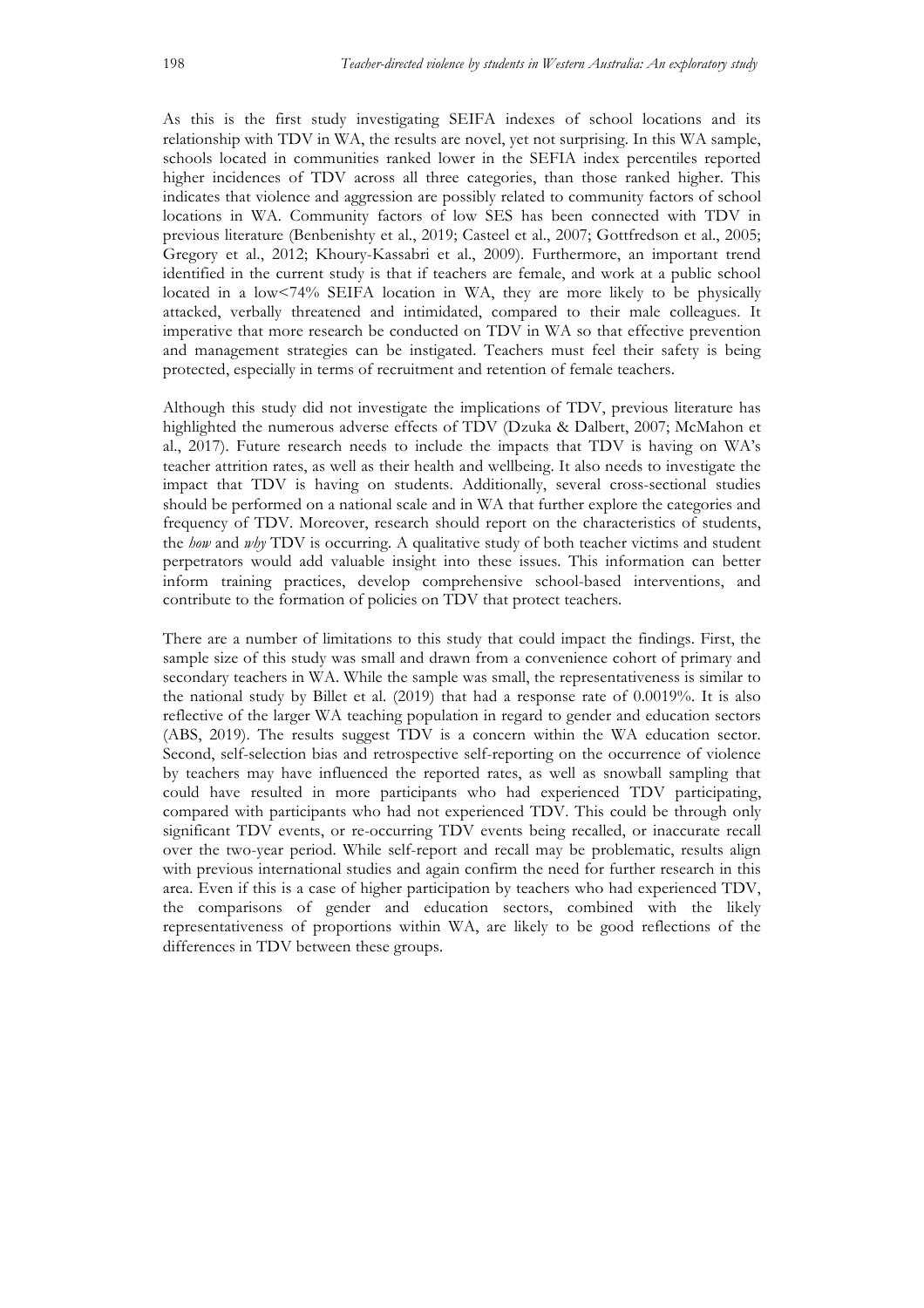While this was an exploratory study exploring TDV in a WA sample, the small sample and accurate representation of TDV experienced by teachers in WA needs to be considered in the interpretation of results. The cross-sectional nature of this study could have influenced the results because if it occurred at a different time, it could have presented different results. While the design of this study cannot determine the causes of TDV in this cohort, the current findings highlight significant associations between gender, SEIFA indexes and sectors, that may provide insights to societal issues impacting TDV occurrence in schools.

In conclusion, the results from this exploratory study indicate that TDV is a concern and further research, with a larger representative sample of teachers in WA is needed to further understand the extent of TDV present in WA schools. Should the concerning rates reported by this study be confirmed, then this indicates a call to action on how to provide a safe workplace for teachers and ways to mitigate the detrimental effect TDV is likely having on providing a safe learning environment for all students.

# **References**

- Akinlolu, G. O., Omisore, B., Afolabi, T. O., Folake, O. O., Olujide, O. A., Ogundele, A. O. & Agunbiade, O. (2011). Gender differences in students-staff violence in urban and rural secondary schools of Osun State, South Western Nigeria. *Journal of Community Medicine and Primary Health Care,* 23(1-2)*,* 87-97. https://www.ajol.info/index.php/jcmphc/article/view/84672/74661
- Alonso, J. D., López-Castedo, A. & Juste, M. P. (2009). School violence: Evaluation and proposal of teaching staff. *Perceptual and Motor Skills,* 109(2), 401-406. https://doi.org/10.2466/PMS.109.2.401-406
- Anderman, E. M., Eseplage, D. L., Reddy, L. A., McMahon, S. D., Martinez, A., Lane, K. L., Reynolds, C. & Paul, N. (2018). Teachers' reactions to experiences of violence: An attributional analysis. *Social Psychology of Education,* 21(3), 621-653. https://doi.org/10.1007/s11218-018-9438-x
- Australian Bureau of Statistics (ABS) (2008). *Information paper: An introduction to socio-economic indexes for areas (SEIFA), 2006* (No. 2039.0). http://www.abs.gov.au/AUSSTATS/abs@.nsf/Lookup/2039.0Main%20Features420 06?opendocument
- Australian Bureau of Statistics (ABS) (2019). *Number of in-school staff by function, sex and affiliation, states and territories, 2006-2018* (No. 4221.0). https://www.abs.gov.au/AUSSTATS/abs@.nsf/DetailsPage/4221.02018?OpenDocument
- Australian Institute for Teaching and School Leadership (AITSL) (2017). *Australian professional standards for teachers*. https://www.aitsl.edu.au/teach/standards
- Benbenishty, R., Astor, R. A., López, V., Bilbao, M. & Ascorra, P. (2019). Victimization of teachers by students in Israel and in Chile and its relations with teachers' victimization of students. *Aggressive Behavior*, 45(2), 107-119. https://doi.org/10.1002/ab.21791
- Billett, P., Fogelgarn, R. & Burns, E. (2019). *Teacher targeted bullying and harassment by students and parents: Report from an Australian exploratory survey.* La Trobe University. https://www.ttbhau.com/uploads/2/0/8/1/20818406/final\_ttbh\_report\_april\_20\_2019.pdf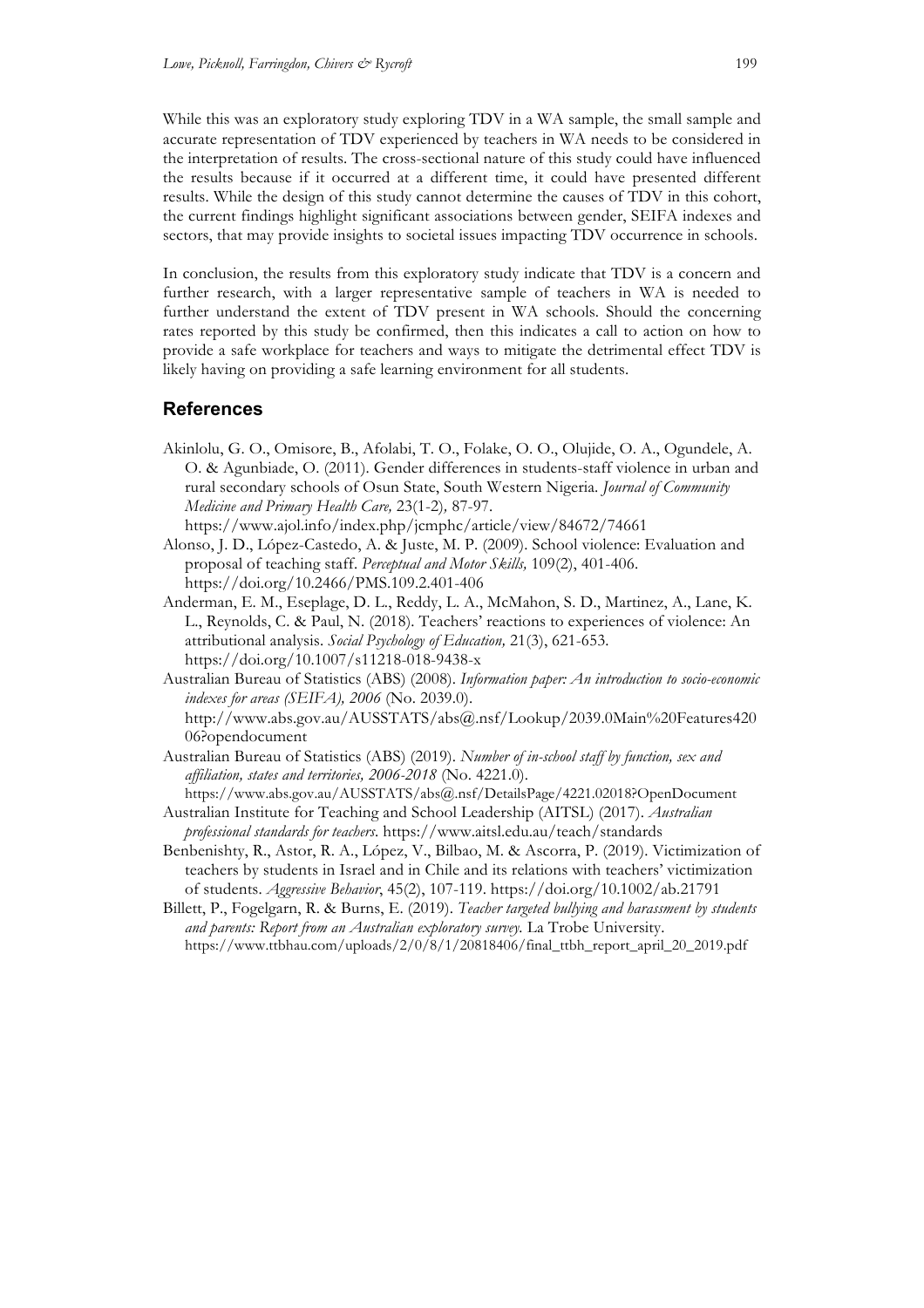- Casteel, C., Peek-Asa, C. & Limbos, M. A. (2007). Predictors of nonfatal assault injury to public school teachers in Los Angeles City. *American Journal of Industrial Medicine,* 50(12), 932-939. https://doi.org/10.1002/ajim.20520
- Cemaloglu, N. (2007). The exposure of primary school teachers to bullying: An analysis of various variables. *Social Behavior and Personality*, 35(6)*,* 789-802. https://doi.org/10.2224/sbp.2007.35.6.789
- Chen, J. & Astor, R. A. (2009). Students' reports of violence against teachers in Taiwanese schools. *Journal of School Violence,* 8(1), 2-17. https://doi.org/10.1080/15388220802067680
- Dzuka, J., & Dalbert, C. (2007). Student violence against teachers: Teachers' well-being and the belief in a just world. *European Psychologist,* 12(4), 253-260. https://doi.org/10.1027/1016-9040.12.4.253
- Espelage, D., Anderman, E. M., Brown, V. E., Jones, A., Lane, K. L., McMahon, S. D., Reddy, L. A. & Reynolds, C. R. (2013). Understanding and preventing violence directed against teachers: Recommendations for a national research, practice, and policy agenda. *American Psychologist,* 68(2), 75-87. https://doi.org/10.1037/a0031307
- Fox, S. & Stallworth, L. E. (2010). The battered apple: An application of stressor emotion control support theory to teachers' experience of violence and bullying. *Human Relations,* 63(7), 927-954. https://doi.org/10.1177/0018726709349518
- Gottfredson, G. D., Gottfredson, D. C., Payne, A. A. & Gottfredson, N. C. (2005). School climate predictors of school disorder: Results from a national study of delinquency prevention in schools. *Journal of Research in Crime and Delinquency,* 42(4), 412-444. https://doi.org/10.1177/0022427804271931
- Gregory, A., Cornell, D. & Fan, X. (2012). Teacher safety and authoritative school climate in high schools. *American Journal of Education,* 118(4)*,* 401-425. https://doi.org/10.1086/666362
- IBM Corporation (2017). *IBM SPSS statistics for Macintosh version 25.0*. Armonk, NY: IBM.
- Kapa, R. R., Luke, J., Moulthrop, D. & Gimbert, B. (2018). Teacher victimization in authoritative school environments. *Journal of School Health,* 88(4), 272-280. https://doi.org/10.1111/josh.12607
- Kauppi, T. & Pörhölä, M. (2012). Teachers bullied by students: Forms of bullying and perpetrator characteristics. *Violence and Victims,* 27(3)*,* 396-413. https://doi.org/10.1891/0886-6708.27.3.396
- Khoury-Kassabri, M., Astor, R. A. & Benbenishty, R. (2009). Middle Eastern adolescents' perpetration of school violence against peers and teachers: A cross-cultural and ecological analysis. *Journal of Interpersonal Violence,* 24(1), 159-182. https://doi.org/10.1177/0886260508315777
- Koïv, K. (2015). Changes over a ten-year interval in the prevalence of teacher targeted bullying. *Procedia - Social and Behavioral Sciences,* 171*,* 126-133. https://doi.org/10.1016/j.sbspro.2015.01.098
- Longobardi, C., Badenes-Ribera, L., Fabris, M. A., Martinez, A. & McMahon, S. D. (2018). Prevalence of student violence against teachers: A meta-analysis. *Psychology of Violence,* https://doi.org/10.1037/vio0000202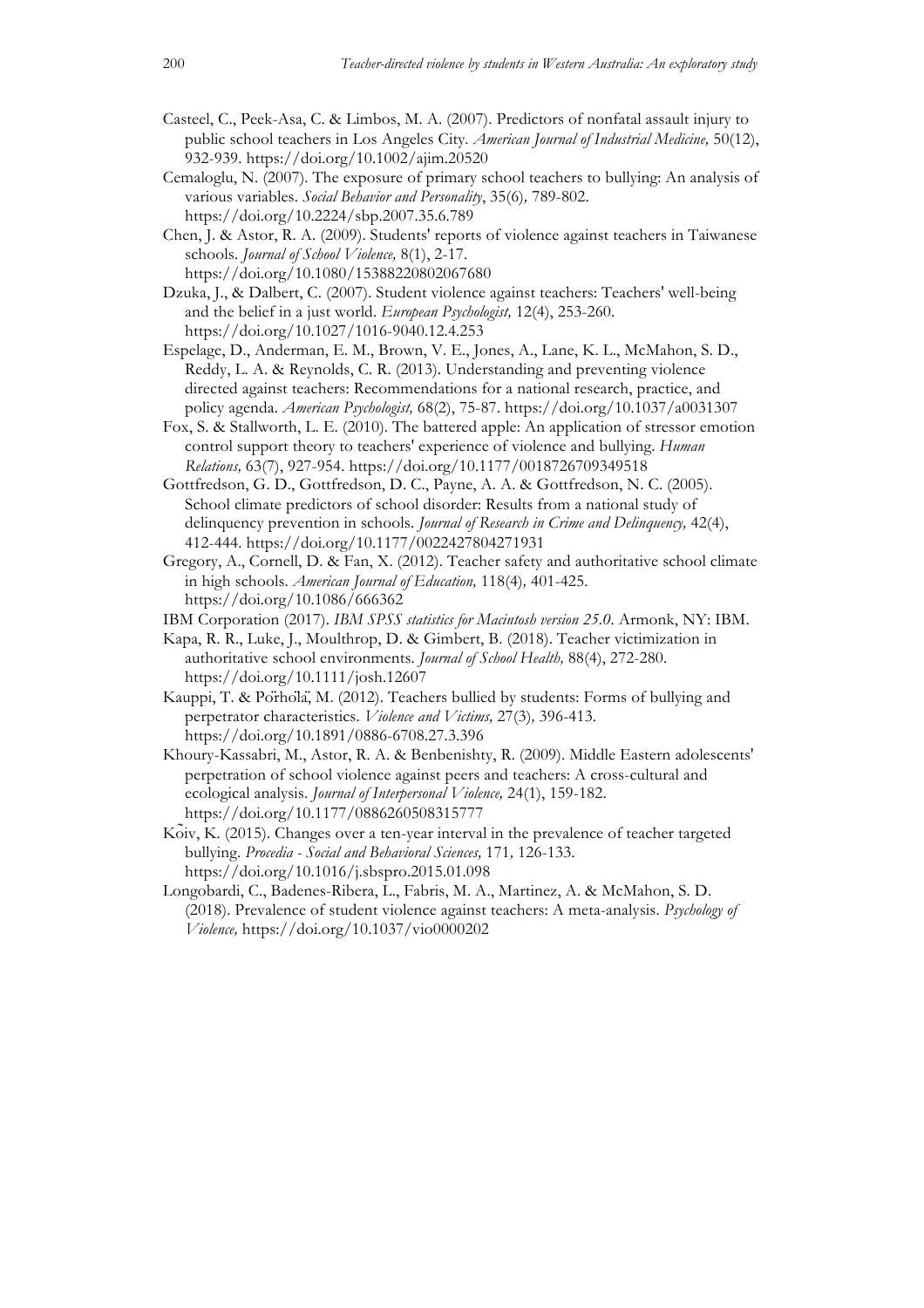- McMahon, S. D., Martinez, A., Espelage, D., Rose, C., Reddy, L. A., Lane, K., Anderman, E. M., Reynolds, C. R., Jones, A. & Brown, V. (2014). Violence directed against teachers: Results from a national survey. *Psychology in the Schools,* 51(7), 753-766. https://doi.org/10.1002/pits.21777
- Mooij, T. (2011). Secondary school teachers' personal and school characteristics, experience of violence and perceived violence motives. *Teachers and Teaching,* 17(2), 227- 253. https://doi.org/10.1080/13540602.2011.539803
- Moon, B. & McCluskey, J. (2016). School-based victimization of teachers in Korea: Focusing on individual and school characteristics. *Journal of Interpersonal Violence,* 31(7)*,*  1340-1361. https://doi.org/10.1177/0886260514564156
- Musu-Gillette, L., Zhang, A., Wang, K., Zhang, J., Kemp, J., Dilibreti, M. & Oudekerk, B. A. (2018). *Indicators of school crime and safety: 2017* (NCES 2018-036/NCJ 251413). Washington, DC: U.S. Department of Education, and U.S. Department of Justice, Office of Justice Programs. https://nces.ed.gov/pubs2018/2018036.pdf
- Nashiki, A. G. (2014). Student violence against teachers in secondary schools, Colima, Mexico. *Pensamiento Educativo: Revista De Investigación Educacional Latinoamericana,* 51(2), 19-34. https://doi.org/10.7764/PEL.51.2.2014.15
- Ozdemir, S. M. (2012). An investigation of violence against teachers in Turkey. *Journal of Instructional Psychology*, 39(1), 51-62. https://www.questia.com/library/journal/1G1- 303641380/an-investigation-of-violence-against-teachers-in-turkey
- Parliament of Western Australia (2018). Tabled paper: Legislative Assembly Question on Notice 3447: Assaults and physical threatening behaviour against Department of Education employees at school.

http://www.parliament.wa.gov.au/publications/tabledpapers.nsf/displaypaper/40115 57a40a69272981f4173482582e9004ad22b/\$file/1557.pdf

- Reddy, L. A., Espelage, D. L., Anderman, E. M., Kanrich, J. B. & McMahon, S. D. (2018). Addressing violence against educators through measurement and research. *Aggression and Violent Behavior,* 42(1), 9-28. https://doi.org/10.1016/j.avb.2018.06.006
- Riley, D., Duncan, D. J. & Edwards, J. (2011). Staff bullying in Australian schools. *Journal of Educational Administration,* 49(1), 7-30. https://doi.org/10.1108/09578231111102036

Riley, P. (2018). *The Australian principal occupational health, safety and wellbeing survey 2018 data*. Fitzroy, Victoria: Australian Catholic University https://www.principalhealth.org/au/2017\_Report\_AU\_FINAL.pdf

Steffgen, G. & Ewen, N. (2007). Teachers as victims of school violence - the influence of strain and school culture. *International Journal on Violence and Schools*, 3, 81-93. https://pdfs.semanticscholar.org/5e8c/fc66ddd841571ec52faa86ffc12ff8316cb3.pdf

U.S. Department of Education, National Center for Education Statistics (2018). *Indicators of crime and safety: 2017* (NCES 2018-036). Retrieved from https://nces.ed.gov/pubs2018/2018036.pdf

- Wilson, C. M., Douglas, K. S. & Lyon, D. R. (2011). Violence against teachers: Prevalence and consequences. *Journal of Interpersonal Violence,* 26(12), 2353-2371. https://doi.org/10.1177/0886260510383027
- Yang, C., Jenkins, L., Fredrick, S. S., Chen, C., Xie, J., Nickerson, A. B. & Xie, J.-S. (2019). Teacher victimization by students in China: A multilevel analysis. *Aggressive Behavior*, 45(2), 169-180. https://doi.org/10.1002/ab.21806